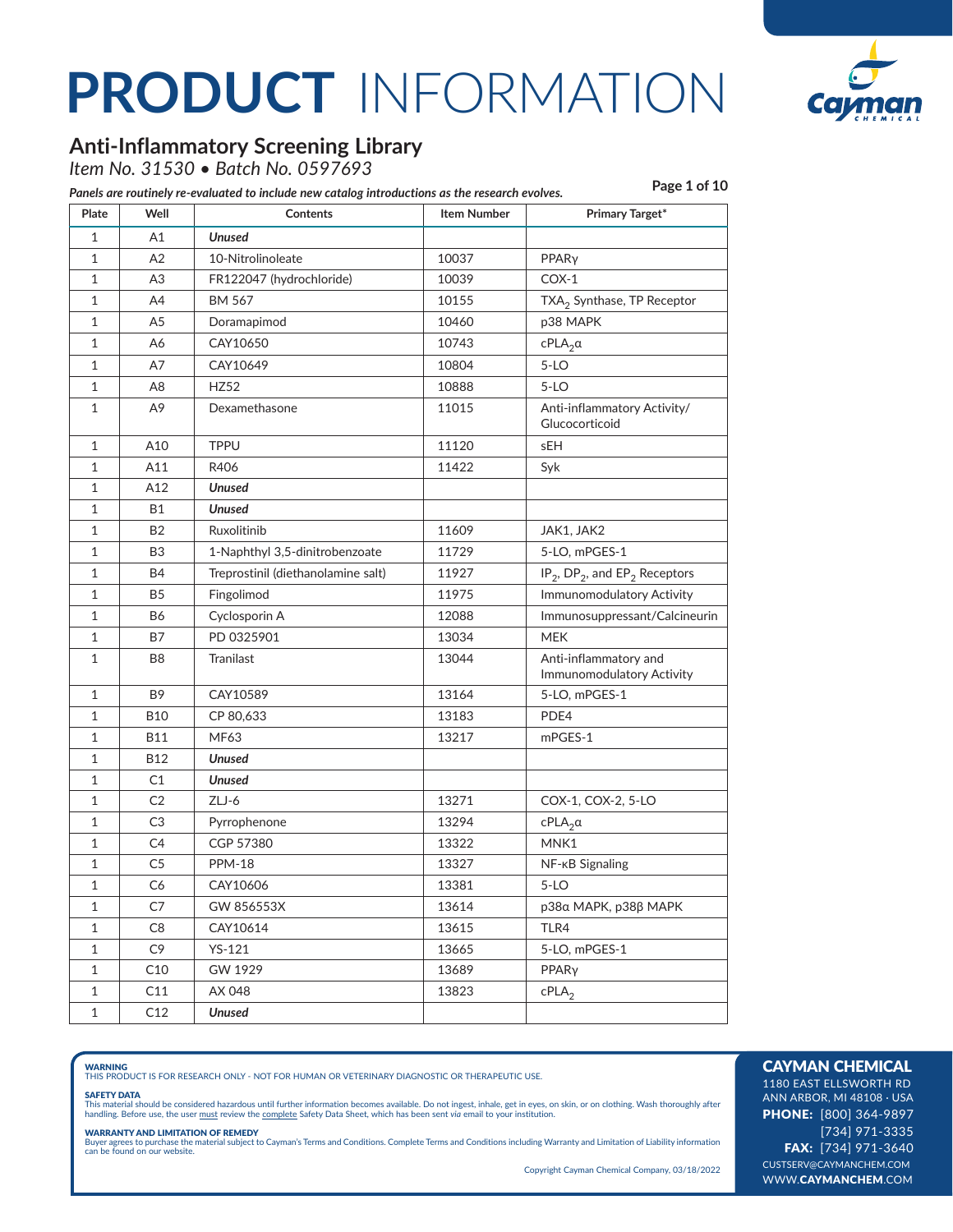



#### CAYMAN CHEMICAL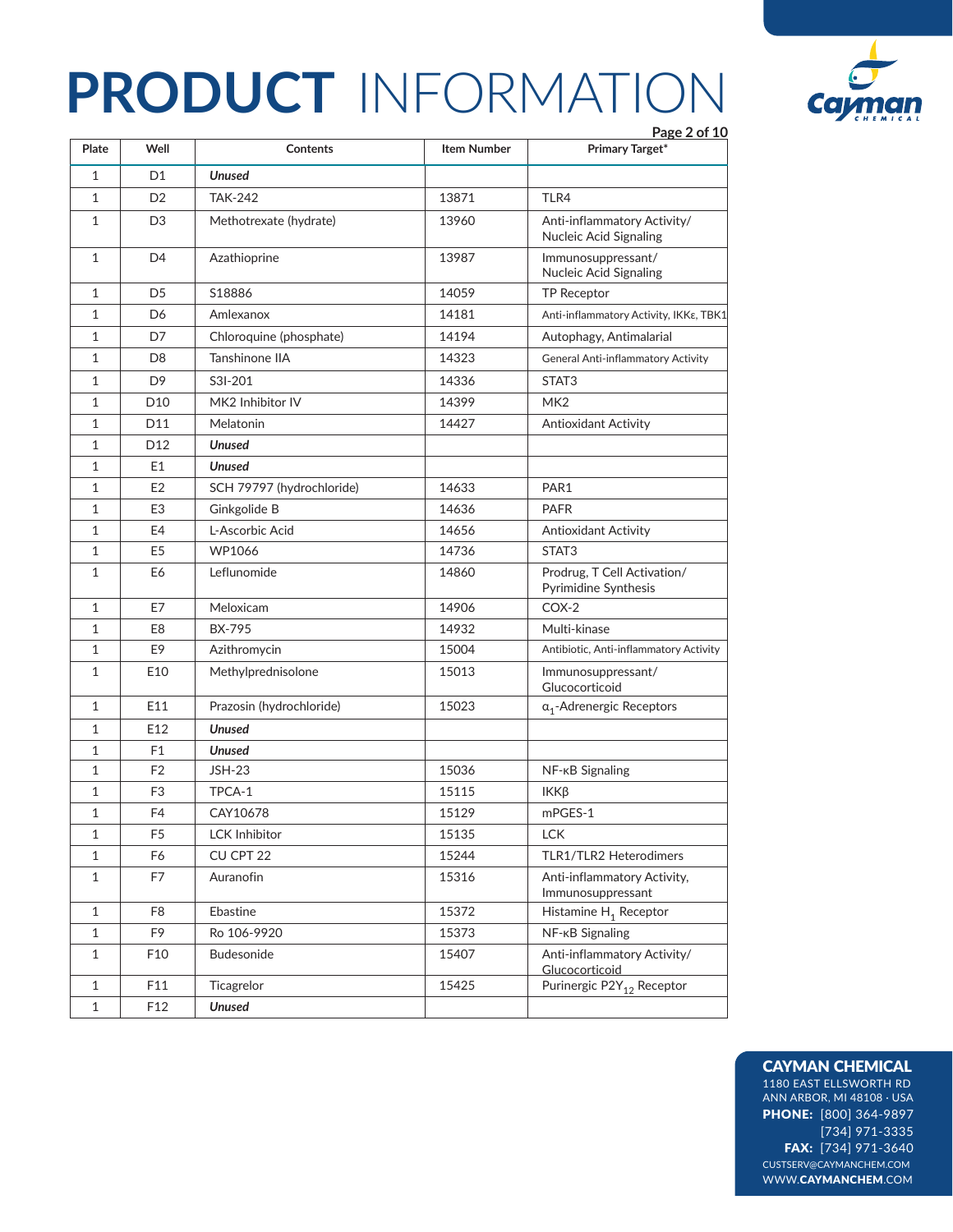

| Plate          | Well            | Contents                                | <b>Item Number</b> | Page 3 of 10<br><b>Primary Target*</b>      |
|----------------|-----------------|-----------------------------------------|--------------------|---------------------------------------------|
| 1              | G1              | <b>Unused</b>                           |                    |                                             |
| $\mathbf{1}$   | G <sub>2</sub>  | Pirinixic Acid Aminothiazole            | 15483              | 5-LO, mPGES-1                               |
| 1              | G3              | <b>BW 755C</b>                          | 15490              | COX-1, COX-2, 5-LO                          |
| 1              | G4              | FR180204                                | 15544              | ERK1, ERK2                                  |
| 1              | G5              | CAY10682                                | 15574              | NF-KB Signaling                             |
| $\mathbf{1}$   | G6              | MK2 Inhibitor III                       | 15943              | MK <sub>2</sub>                             |
| 1              | G7              | 5,15-DPP                                | 16090              | STAT <sub>3</sub>                           |
| $\mathbf{1}$   | G8              | ATB-346                                 | 16234              | Anti-inflammatory Activity/<br><b>NSAID</b> |
| 1              | G9              | Ibrutinib                               | 16274              | <b>BTK</b>                                  |
| 1              | G10             | TG101348                                | 16289              | JAK2, FLT3, RET                             |
| 1              | G11             | Trametinib                              | 16292              | MEK1, MEK2                                  |
| $\mathbf{1}$   | G12             | <b>Unused</b>                           |                    |                                             |
| 1              | H1              | <b>Unused</b>                           |                    |                                             |
| 1              | H <sub>2</sub>  | trans-AUCB                              | 16568              | sEH                                         |
| 1              | H <sub>3</sub>  | BMS 345541 (trifluoroacetate salt)      | 16667              | ΙΚΚα, ΙΚΚβ                                  |
| $\mathbf{1}$   | H <sub>4</sub>  | <b>Baricitinib</b>                      | 16707              | JAK1, JAK2                                  |
| 1              | H <sub>5</sub>  | R-7050                                  | 16870              | TNF-a Receptor Signaling                    |
| 1              | H6              | <b>Binimetinib</b>                      | 16996              | MEK1, MEK2                                  |
| 1              | H7              | <b>TAK-733</b>                          | 16998              | MEK1                                        |
| 1              | H <sub>8</sub>  | BIX02189                                | 16999              | MEK5, ERK5                                  |
| 1              | H <sub>9</sub>  | <b>BB-CI-Amidine</b>                    | 17079              | NETosis/PAD                                 |
| 1              | H <sub>10</sub> | CGS 21680 (hydrochloride)               | 17126              | Adenosine A <sub>2A</sub> Receptor          |
| 1              | H11             | <b>IMD 0354</b>                         | 17290              | IKKβ                                        |
| $\mathbf 1$    | H <sub>12</sub> | <b>Unused</b>                           |                    |                                             |
| $\overline{2}$ | A1              | <b>Unused</b>                           |                    |                                             |
| 2              | A <sub>2</sub>  | Antileukinate                           | 17359              | CXCR2                                       |
| 2              | A3              | Tenidap                                 | 17413              | $COX-1$                                     |
| 2              | A4              | (5Z)-7-Oxozeaenol                       | 17459              | TAK1                                        |
| $\overline{2}$ | A <sub>5</sub>  | GSK484 (hydrochloride)                  | 17488              | NETosis/PAD4                                |
| $\overline{2}$ | Α6              | $TNF$ - $\alpha$ Antagonist             | 17492              | $TNF-a$ Signaling                           |
| $\overline{2}$ | A7              | NF-KB Inhibitor (trifluoroacetate salt) | 17493              | NF- <sub>KB</sub> Signaling                 |
| 2              | A8              | <b>MCC950</b>                           | 17510              | NLRP3                                       |
| 2              | A9              | IRAK-1/4 Inhibitor                      | 17540              | IRAK1, IRAK4                                |
| $\overline{2}$ | A10             | <b>BIIB-057</b>                         | 17652              | Syk                                         |
| 2              | A11             | Sivelestat (sodium salt hydrate)        | 17779              | NETosis/Neutrophil Elastase                 |
| $\overline{2}$ | A12             | <b>Unused</b>                           |                    |                                             |

#### CAYMAN CHEMICAL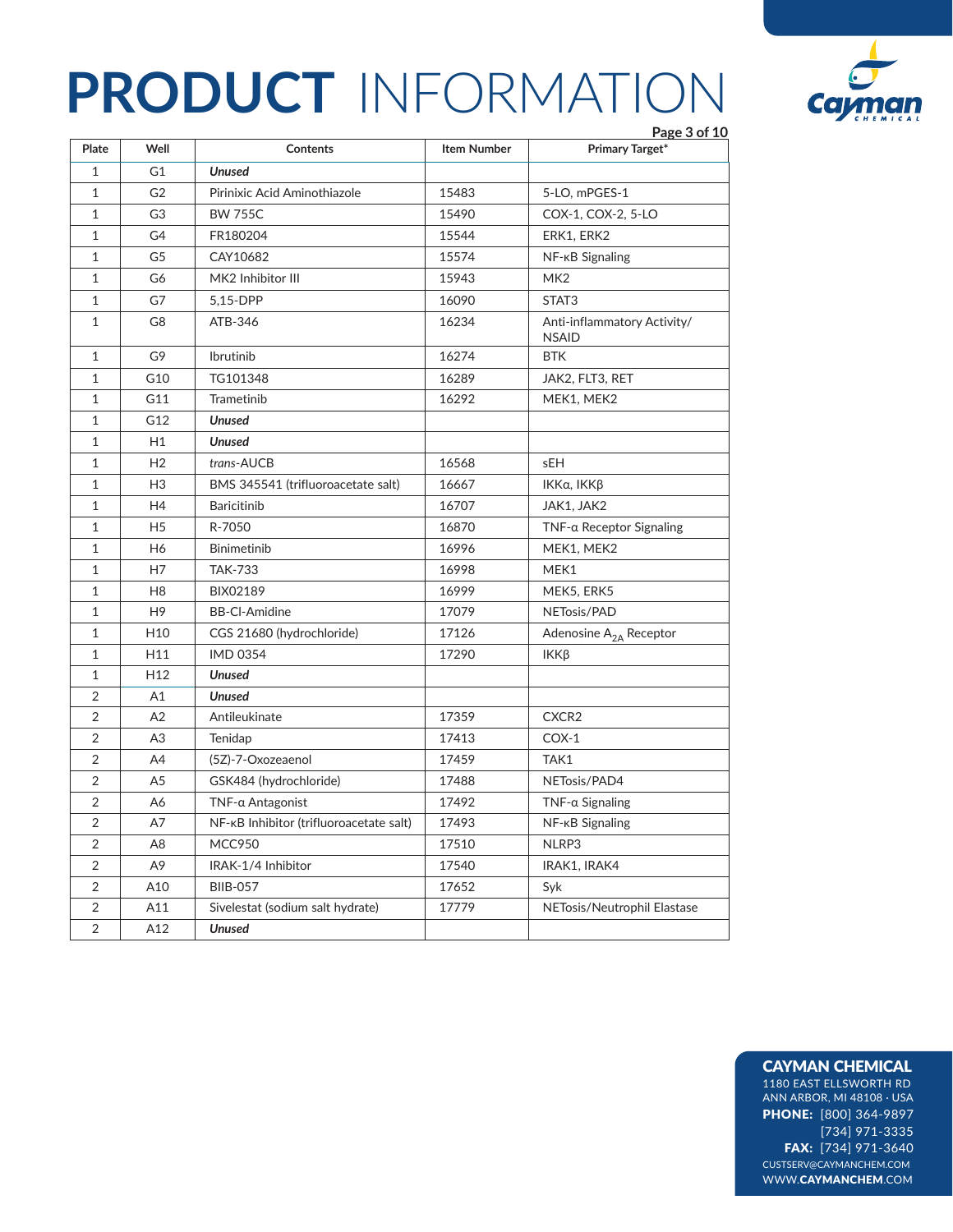

#### CAYMAN CHEMICAL

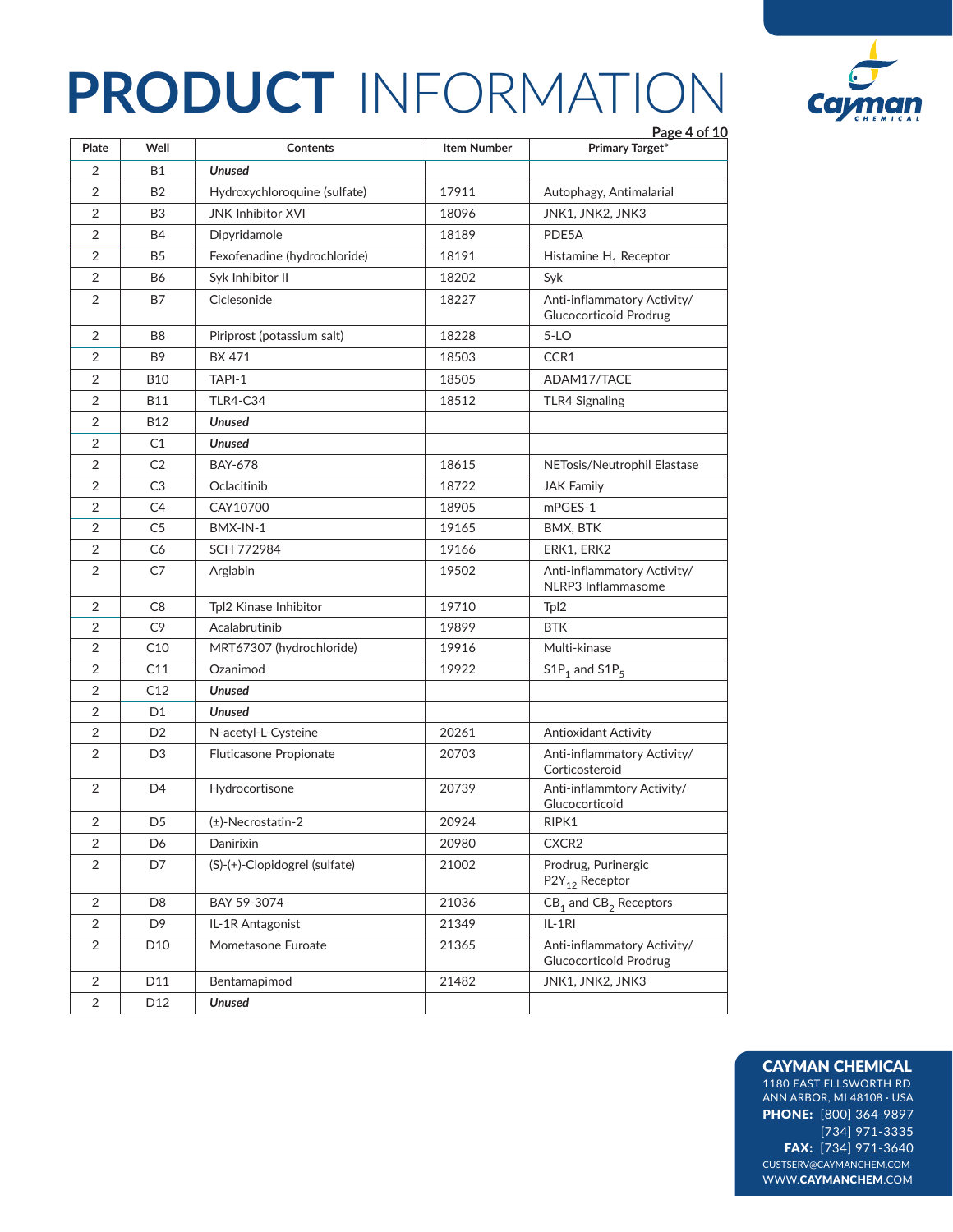

#### CAYMAN CHEMICAL

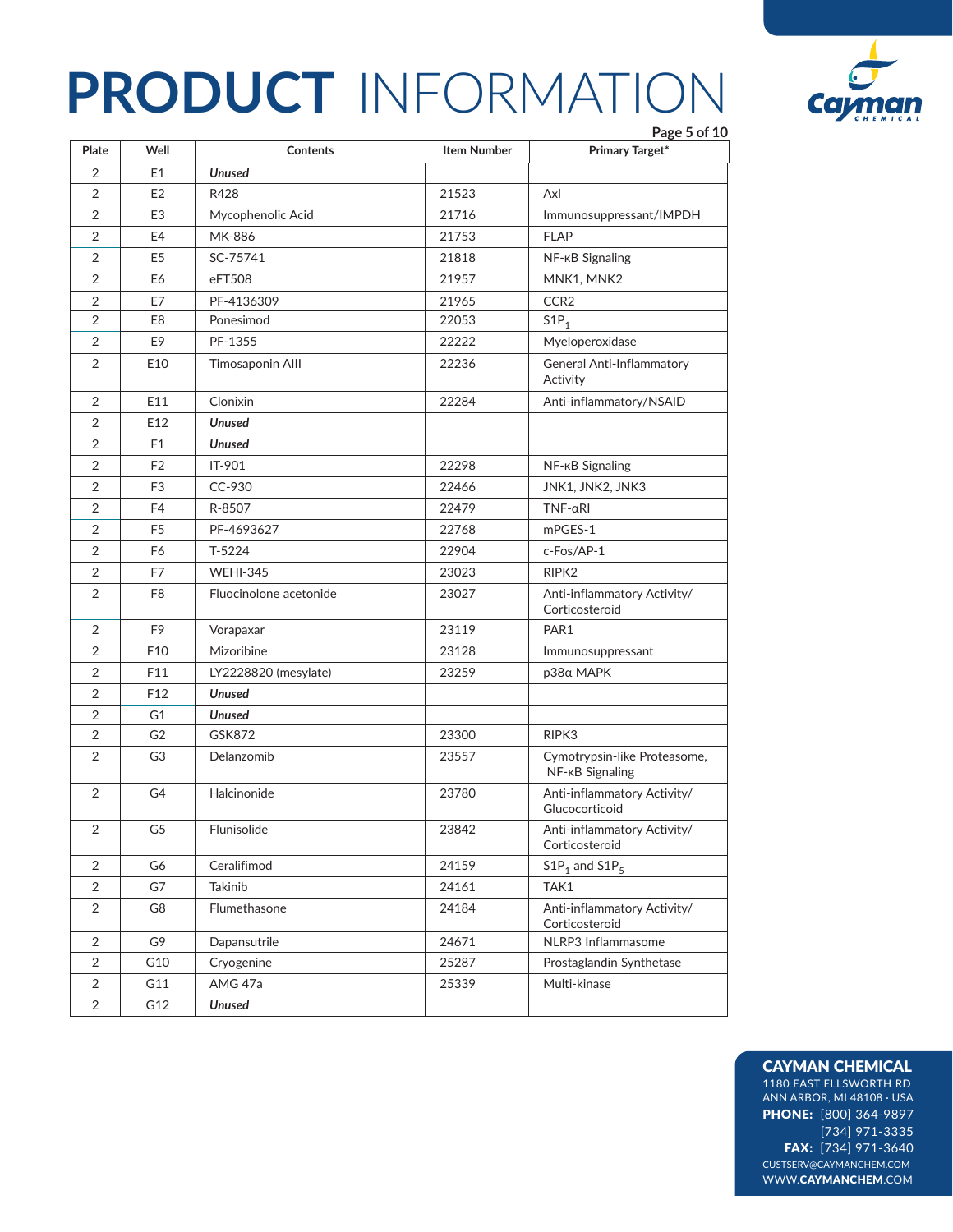

|                | Well            |                               |                    | Page 6 of 10                                  |
|----------------|-----------------|-------------------------------|--------------------|-----------------------------------------------|
| Plate          |                 | <b>Contents</b>               | <b>Item Number</b> | <b>Primary Target*</b>                        |
| $\overline{2}$ | H1              | <b>Unused</b>                 |                    |                                               |
| $\overline{2}$ | H2              | CU-CPT8m                      | 25349              | TLR8                                          |
| 2              | H <sub>3</sub>  | Acumapimod                    | 25832              | p38a MAPK                                     |
| 2              | H4              | $(\pm)$ -a-Tocopherol         | 25985              | <b>Antioxidant Activity</b>                   |
| 2              | H <sub>5</sub>  | AZD 9668                      | 26083              | NETosis/Neutrophil Elastase                   |
| 2              | H6              | GS-143                        | 26138              | NF-KB Signaling                               |
| 2              | H7              | Verdinexor                    | 26171              | XPO1, Antiviral                               |
| 2              | H <sub>8</sub>  | Lipoxygenin                   | 26310              | $5-LO$                                        |
| 2              | H <sub>9</sub>  | <b>TAK-779</b>                | 26744              | CCR2b, CCR5, CXCR3                            |
| 2              | H <sub>10</sub> | Linarin                       | 26900              | <b>General Anti-inflammatory</b><br>Activity  |
| 2              | H11             | (±)-γ-Tocopherol              | 27193              | Antioxidant and<br>Anti-inflammatory Activity |
| 2              | H <sub>12</sub> | <b>Unused</b>                 |                    |                                               |
| 3              | A1              | <b>Unused</b>                 |                    |                                               |
| 3              | A2              | Oroxylin A                    | 27363              | General Anti-inflammatory<br>Activity         |
| 3              | A3              | NG 25 (hydrochloride hydrate) | 27579              | Multi-kinase                                  |
| 3              | A4              | CA-4948                       | 27598              | IRAK4                                         |
| 3              | A <sub>5</sub>  | <b>Diflapolin</b>             | 28103              | FLAP, sEH                                     |
| 3              | A6              | Fraxin                        | 28217              | General Anti-inflammatory<br>Activity         |
| 3              | A7              | GI 254023X                    | 28284              | ADAM10                                        |
| 3              | A <sub>8</sub>  | AZD 5069                      | 28297              | CXCR <sub>2</sub>                             |
| 3              | A <sub>9</sub>  | BP-1-102                      | 28368              | STAT3                                         |
| 3              | A10             | <b>Unused</b>                 |                    |                                               |
| 3              | A11             | <b>INCB 3344</b>              | 28433              | CCR <sub>2</sub>                              |
| 3              | A12             | <b>Unused</b>                 |                    |                                               |

### CAYMAN CHEMICAL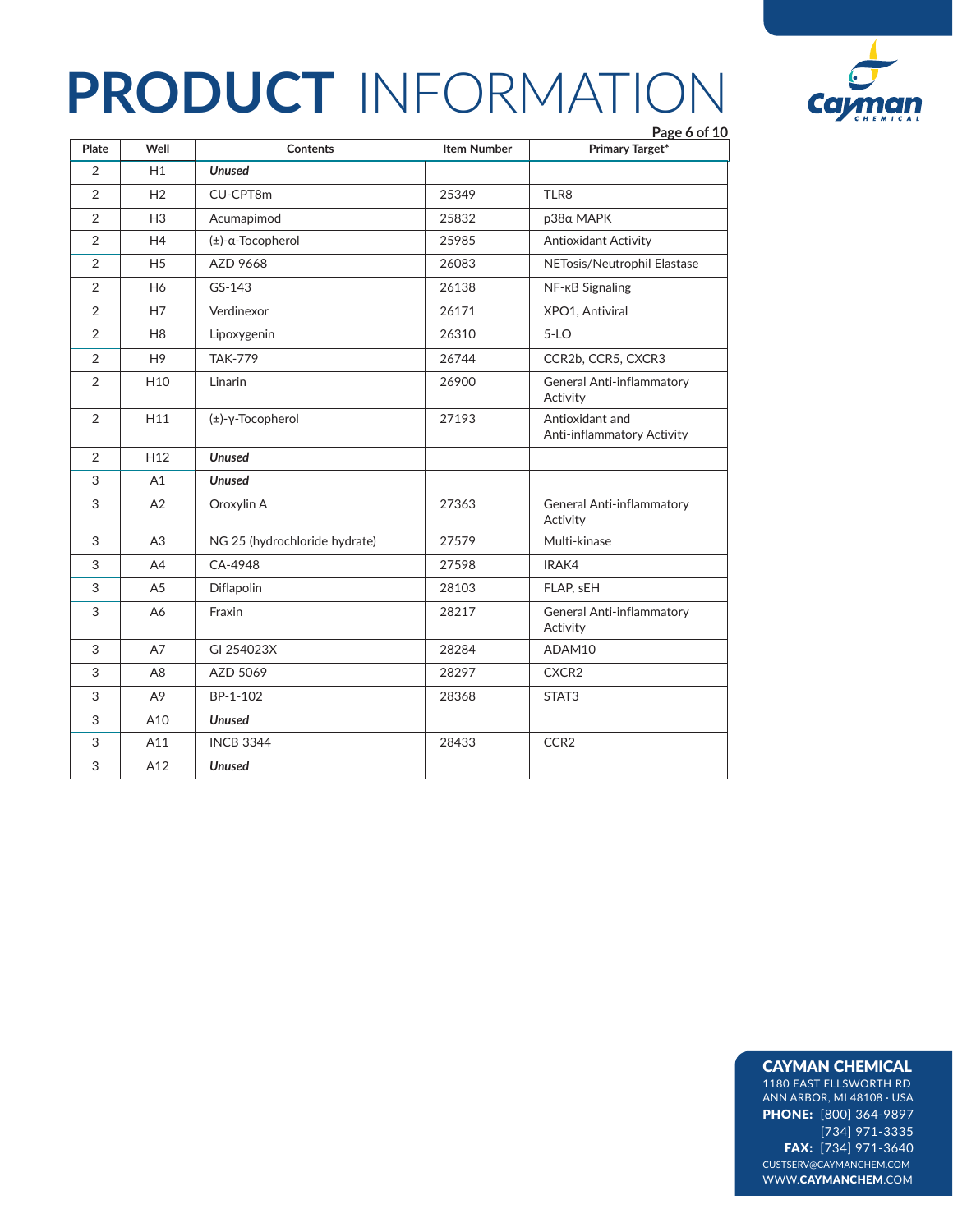

| Plate | Well           | <b>Contents</b>         | <b>Item Number</b> | Page 7 of 10<br><b>Primary Target*</b>       |
|-------|----------------|-------------------------|--------------------|----------------------------------------------|
| 3     | <b>B1</b>      | <b>Unused</b>           |                    |                                              |
| 3     | <b>B2</b>      | NBI 74330               | 28442              | CXCR3                                        |
| 3     | B <sub>3</sub> | INF39                   | 28476              | NLRP3 Inflammasome                           |
| 3     | <b>B4</b>      | CU-CPT9a                | 28722              | TLR8                                         |
| 3     | <b>B5</b>      | 6(5H)-Phenanthridinone  | 28730              | PARP1, PARP2                                 |
| 3     | <b>B6</b>      | TP-0903                 | 28757              | Axl, Aurora A, Aurora B                      |
| 3     | <b>B7</b>      | $IM-93$                 | 28794              | <b>NETosis</b>                               |
| 3     | B <sub>8</sub> | Tenuigenin              | 28824              | General Anti-inflammatory<br>Activity        |
| 3     | B <sub>9</sub> | SRI-011381              | 28914              | $TGF-\beta Signaling$                        |
| 3     | <b>B10</b>     | Zanubrutinib            | 28924              | <b>BTK</b>                                   |
| 3     | <b>B11</b>     | Evobrutinib             | 29029              | <b>BTK</b>                                   |
| 3     | B12            | <b>Unused</b>           |                    |                                              |
| 3     | C1             | <b>Unused</b>           |                    |                                              |
| 3     | C <sub>2</sub> | α-Mangostin             | 29108              | General Anti-inflammatory<br>Activity        |
| 3     | C <sub>3</sub> | SNS-062 analog          | 29200              | <b>BTK</b>                                   |
| 3     | C <sub>4</sub> | GSK2982772              | 29230              | RIPK1                                        |
| 3     | C <sub>5</sub> | Wogonoside              | 29332              | General Anti-inflammatory<br>Activity        |
| 3     | C <sub>6</sub> | Merimepodib             | 29351              | Immunosuppressant/IMPDH                      |
| 3     | C7             | Prunetin                | 29432              | <b>General Anti-inflammatory</b><br>Activity |
| 3     | C <sub>8</sub> | LDC-1267                | 29459              | Axl, Mer, Tyro3                              |
| 3     | C <sub>9</sub> | YM-976                  | 29529              | PDE4                                         |
| 3     | C10            | Dehydrolithocholic Acid | 29544              | TGR5, VDR, FXR, PXR, RORyt                   |
| 3     | C11            | Senicapoc               | 29679              | $IK_{Ca}1/K_{Ca}3.1$ Channels                |
| 3     | C12            | <b>Unused</b>           |                    |                                              |
|       |                |                         |                    |                                              |

### CAYMAN CHEMICAL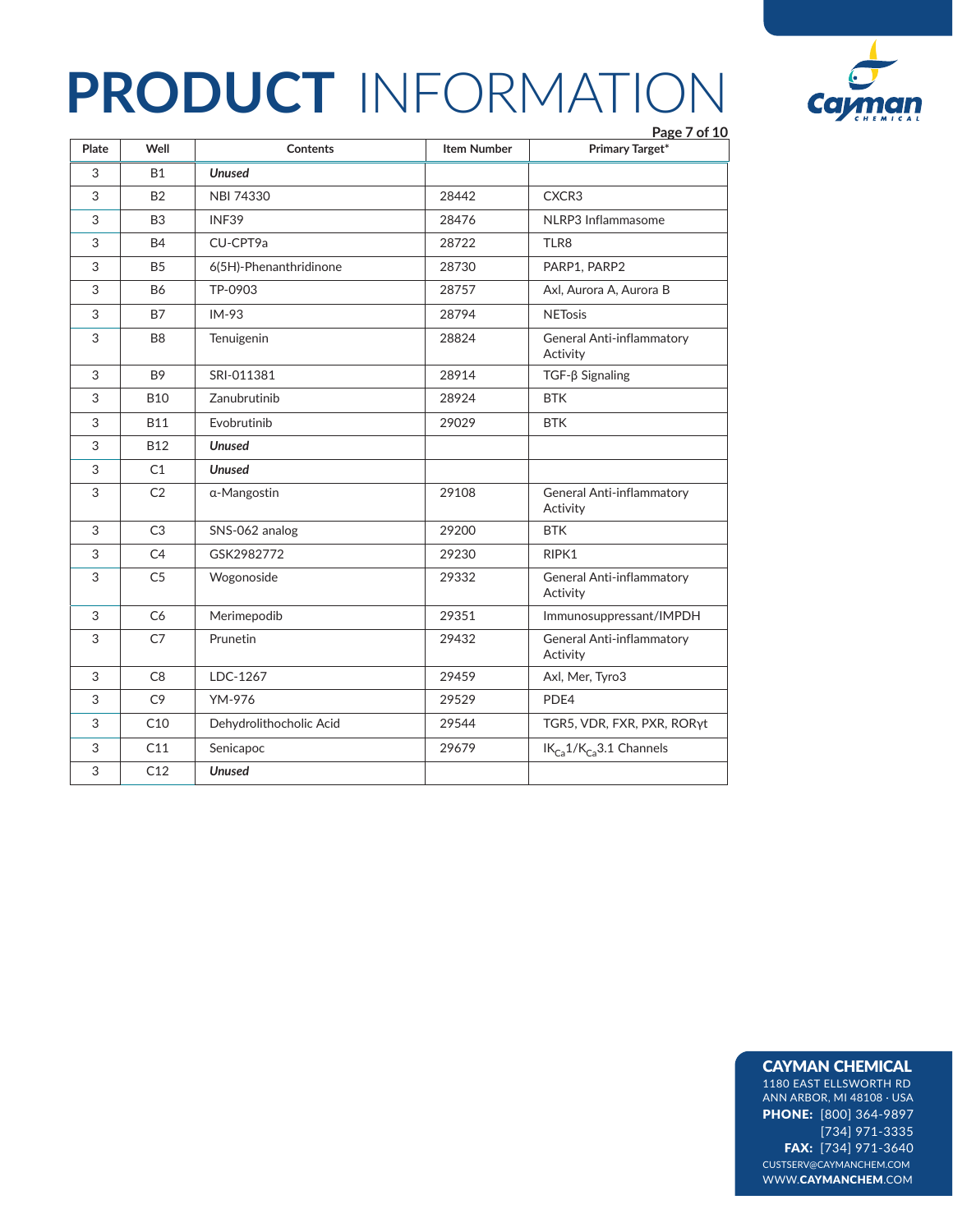

|       |                 |                                                     |                    | Page 8 of 10                                  |
|-------|-----------------|-----------------------------------------------------|--------------------|-----------------------------------------------|
| Plate | Well            | Contents                                            | <b>Item Number</b> | <b>Primary Target*</b>                        |
| 3     | D <sub>1</sub>  | <b>Unused</b>                                       |                    |                                               |
| 3     | D <sub>2</sub>  | SC144 (hydrochloride)                               | 29714              | gp130                                         |
| 3     | D <sub>3</sub>  | Betamethasone 21-phosphate (sodium<br>salt hydrate) | 29778              | Anti-inflammatory Activity/<br>Glucocorticoid |
| 3     | D <sub>4</sub>  | $CU-115$                                            | 29815              | TLR8                                          |
| 3     | D <sub>5</sub>  | <b>Fluticasone Furoate</b>                          | 29878              | Anti-inflammatory Activity/<br>Glucocorticoid |
| 3     | D <sub>6</sub>  | ML-209                                              | 30164              | RORyt                                         |
| 3     | D7              | TG11-77 (hydrochloride)                             | 30188              | $EP2$ Receptor                                |
| 3     | D <sub>8</sub>  | Lapachol                                            | 30190              | General Anti-inflammatory<br>Activity         |
| 3     | D <sub>9</sub>  | NLRP3i                                              | 30895              | NLRP3 Inflammasome                            |
| 3     | D <sub>10</sub> | CU-CPT4a                                            | 30951              | TLR3                                          |
| 3     | D11             | Parthenolide                                        | 70080              | NF-KB Signaling                               |
| 3     | D <sub>12</sub> | <b>Unused</b>                                       |                    |                                               |
| 3     | E1              | <b>Unused</b>                                       |                    |                                               |
| 3     | E <sub>2</sub>  | Indomethacin                                        | 70270              | COX-1, COX-2                                  |
| 3     | E <sub>3</sub>  | $(\pm)$ -Ibuprofen                                  | 70280              | COX-1, COX-2                                  |
| 3     | E4              | $(+)$ -Naproxen                                     | 70290              | COX-1, COX-2                                  |
| 3     | E <sub>5</sub>  | SC-560                                              | 70340              | $COX-1$                                       |
| 3     | E <sub>6</sub>  | <b>Tolfenamic Acid</b>                              | 70480              | $COX-2$                                       |
| 3     | E7              | <b>NS-398</b>                                       | 70590              | $COX-2$                                       |
| 3     | E <sub>8</sub>  | Caffeic Acid                                        | 70602              | 5-LO, 12-LO                                   |
| 3     | E <sub>9</sub>  | CAY10416                                            | 70635              | COX-2, 5-LO                                   |
| 3     | E10             | DuP-697                                             | 70645              | $COX-2$                                       |
| 3     | E11             | trans-Resveratrol                                   | 70675              | Antioxidant and<br>Anti-inflammatory Activity |
| 3     | E12             | <b>Unused</b>                                       |                    |                                               |

### CAYMAN CHEMICAL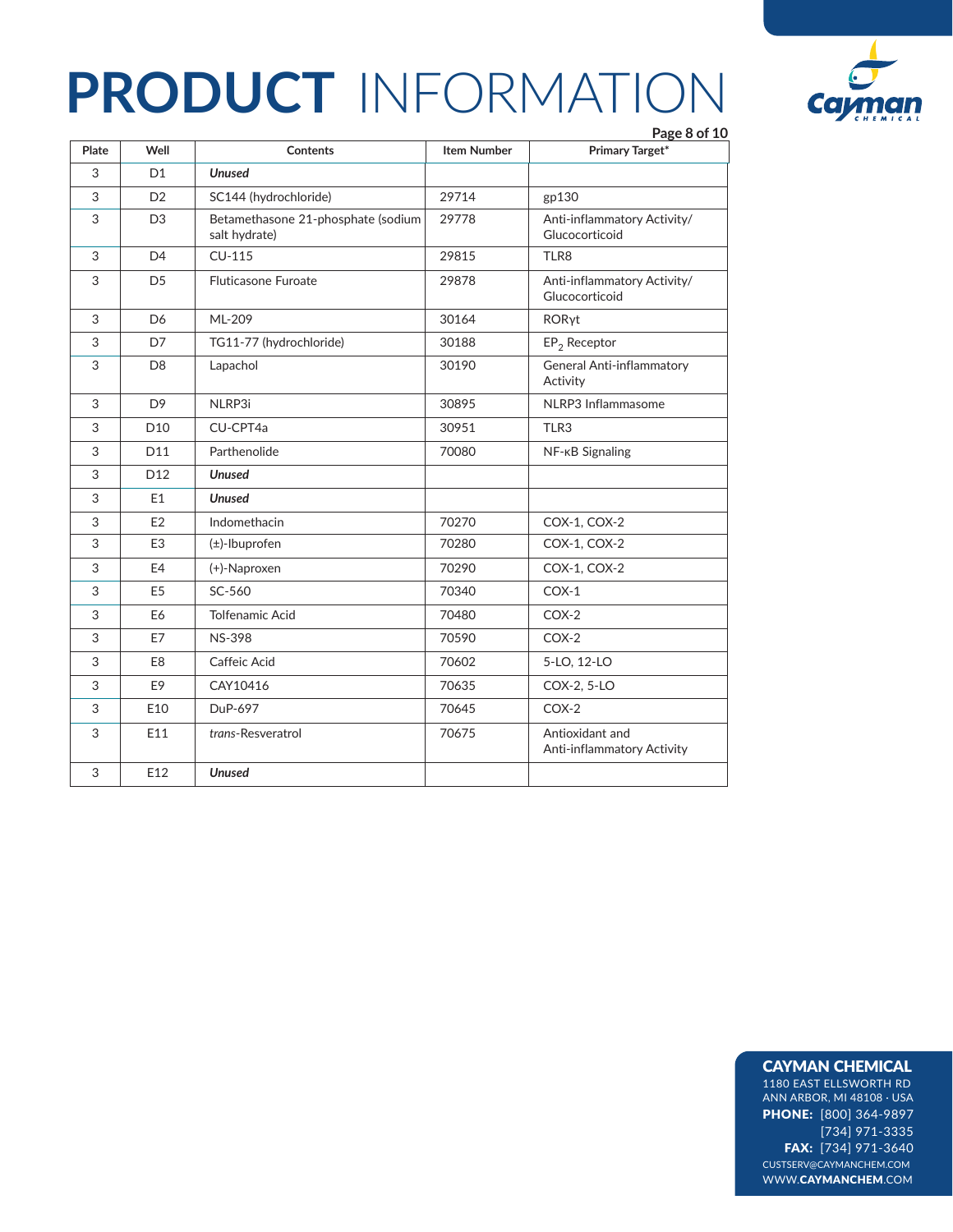

|       |                 |                                |                    | Page 9 of 10                                              |
|-------|-----------------|--------------------------------|--------------------|-----------------------------------------------------------|
| Plate | Well            | Contents                       | <b>Item Number</b> | <b>Primary Target*</b>                                    |
| 3     | F <sub>1</sub>  | <b>Unused</b>                  |                    |                                                           |
| 3     | F <sub>2</sub>  | Caffeic Acid phenylethyl ester | 70750              | NF- <sub>KB</sub> Signaling                               |
| 3     | F <sub>3</sub>  | Rosiglitazone                  | 71740              | PPARy                                                     |
| 3     | F4              | Curcumin                       | 81025              | Antioxidant and<br>Anti-inflammatory Activity             |
| 3     | F <sub>5</sub>  | Colchicine                     | 9000760            | Microtubule Polymerization,<br>Anti-Inflammatory Activity |
| 3     | F6              | Ketorolac                      | 9001148            | COX-1, COX-2                                              |
| 3     | F7              | APY0201                        | 9001589            | <b>PIKFYVE</b>                                            |
| 3     | F <sub>8</sub>  | AF3485                         | 9001962            | mPGES-1                                                   |
| 3     | F <sub>9</sub>  | WH-4-023                       | 9002067            | LCK, Src                                                  |
| 3     | F10             | Luteolin                       | 10004161           | <b>General Anti-inflammatory</b><br>Activity, 15-LO       |
| 3     | F11             | SC-236                         | 10004219           | $COX-2$                                                   |
| 3     | F <sub>12</sub> | <b>Unused</b>                  |                    |                                                           |
| 3     | G1              | <b>Unused</b>                  |                    |                                                           |
| 3     | G <sub>2</sub>  | cis-Resveratrol                | 10004235           | Antioxidant and<br>Anti-inflammatory Activity             |
| 3     | G <sub>3</sub>  | N,N'-Dicyclohexylurea          | 10004971           | sEH                                                       |
| 3     | G4              | Quercetin (hydrate)            | 10005169           | Antioxidant and<br>Anti-inflammatory Activity             |
| 3     | G <sub>5</sub>  | QNZ                            | 10006734           | NF-KB Signaling                                           |
| 3     | G6              | Zileuton                       | 10006967           | $5-LO$                                                    |
| 3     | G7              | Licofelone                     | 10007692           | COX, 5-LO                                                 |
| 3     | G <sub>8</sub>  | <b>CUDA</b>                    | 10007923           | sEH                                                       |
| 3     | G9              | <b>FK-506</b>                  | 10007965           | Immunosuppressant                                         |
| 3     | G10             | SPD-304                        | 10008012           | $TNF$ - $\alpha$ Signaling                                |
| 3     | G11             | α-Tocotrienol                  | 10008377           | <b>Antioxidant Activity</b>                               |
| 3     | G12             | <b>Unused</b>                  |                    |                                                           |

#### CAYMAN CHEMICAL